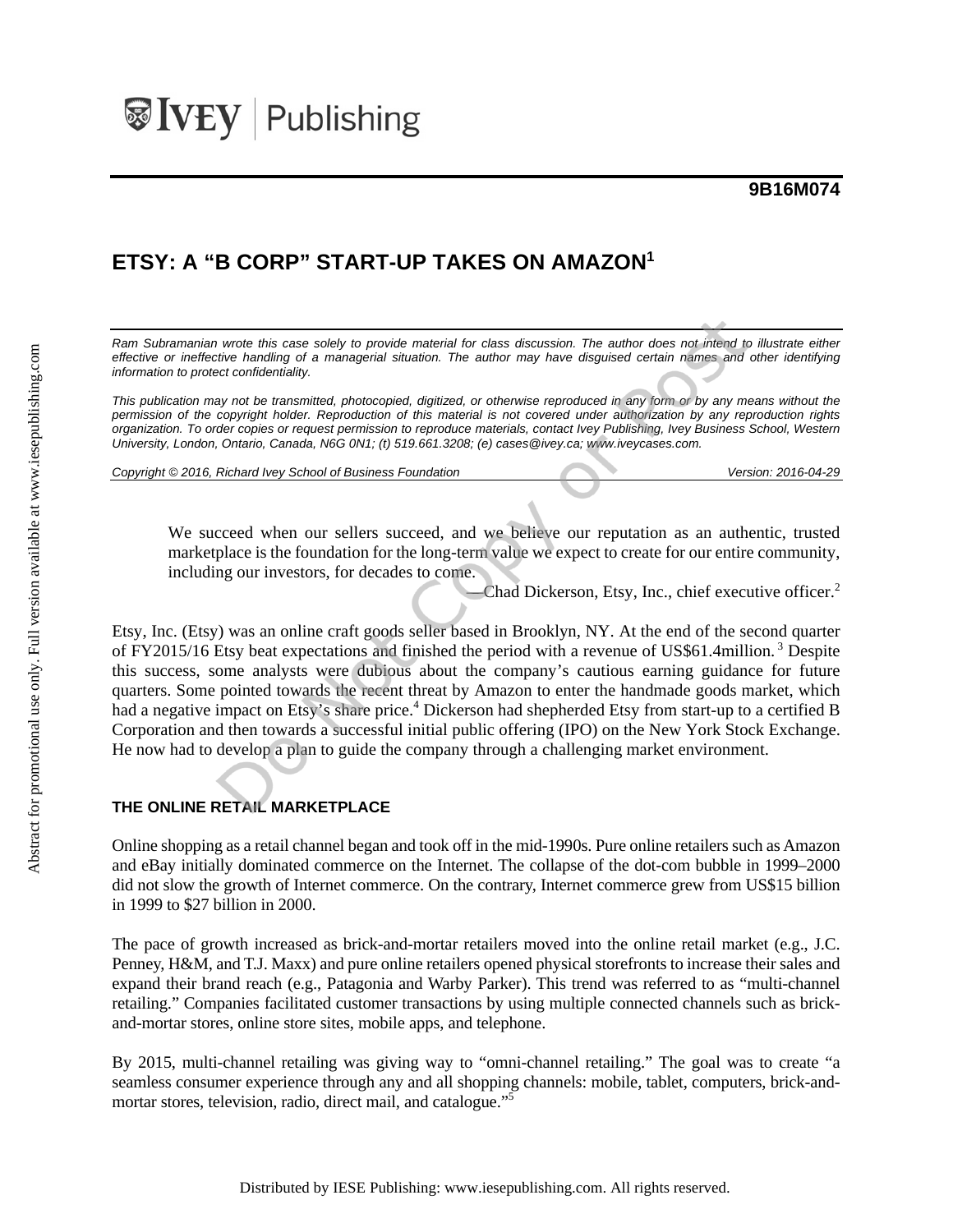In 2014, the global online retail market accounted for \$839.8 billion in revenues in 2014. This was a 20 per cent increase over 2013. The market was forecasted to top \$1,500 billion in 2018 (see Exhibit 1). The United States regained the top spot from China, earning over \$300 billion in 2014. Although growing at a rapid pace, the online market still accounted for less than 10 per cent of the total retail market. The leading product category in online retail was clothes and accessories, followed by books and music.<sup>6</sup>

Although e-commerce retailers used a variety of business models to compete, Amazon popularized the virtual marketplace — a part of the broader brokerage model. A broker such as Amazon played the role of market maker by bringing together buyers and sellers and facilitating transactions between them for a fee. More specifically, a virtual marketplace "or virtual mall, was a hosting service for online merchants that charged setup, monthly listing, and/or transaction fees."<sup>7</sup> A virtual marketplace took advantage of the "longtail"<sup>8</sup> phenomenon by carrying a larger inventory of goods than a brick-and-mortar store, and by connecting buyers and sellers over a wider geographic space.

### **COMPETITION**

The competitive environment for Etsy consisted of large retailers, such as Amazon and eBay, and niche retailers that specialized in handmade or artisanal goods, such as NOVICA. Retailers in the virtual marketplace also competed with traditional brick-and-mortar retailers.

#### **Amazon**

Launched in 1995 as the "world's largest bookstore," Amazon reported revenues of nearly \$89 billion and a net loss of \$241 million in 2014. In the years after its launch, Amazon branched out of books. By 2015, it was selling a wide variety of goods including electronics, apparel, and hard goods. Amazon also expanded into enabling third-party sellers to sell new and used goods on the Amazon website.

In 2014, North America accounted for 62 per cent of Amazon's revenue, with 38 per cent coming from various international markets. Media products made up 25 per cent of sales; 68 per cent came from electronics and other general merchandise; and 7 per cent came from miscellaneous product categories. According to Forrester Research, Amazon had a penetration rate of 88 per cent in the U.S. market and 40 per cent internationally. In 2014, Amazon reported that it had over 2 million third-party sellers on its site who sold over 2 billion items worldwide.<sup>9</sup> In 2015, the various Amazon sites (domestic and international) were visited by 175 million viewers per month — the highest for a retailer.<sup>10</sup>

#### **eBay**

Founded in 1995, eBay was the world's largest online trading community by 2015. eBay did not limit the products sold on its site.

eBay reported revenues of \$17.9 billion and net income of \$46 million in 2014. Its seller base of 25 million in 2014 had not changed from 2012. eBay had 155 million buyers in 2014 who bought goods worth \$255 billion. About 59 per cent of goods sold on eBay were sold to customers outside the United States, while 75 per cent were business-to-consumer transactions. eBay had 122 million unique visitors per month to its various sites. The company believed that the online commerce market was a \$1 trillion market opportunity globally, likely propelled by visitors using mobile devices for transactions.<sup>11</sup>